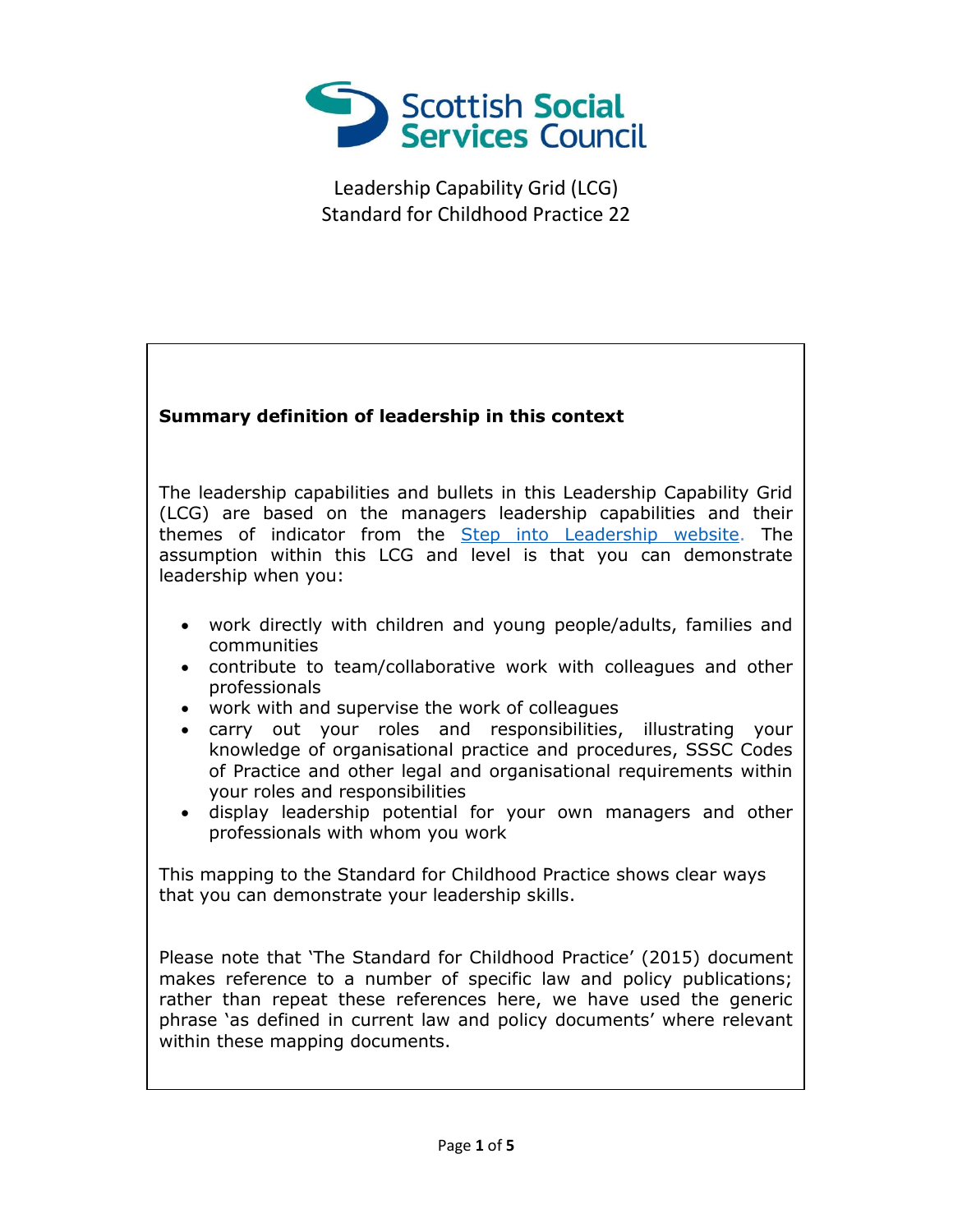

| Leadership<br>capabilities                   | When taking responsibility for identifying and supporting your<br>own personal learning and professional development needs<br>you can demonstrate leadership capabilities by:                                                                                                                                                                                                                                                                                                                                                                                                                                                                                                                                                                                                                                                                                                                                                                                                                                                                                                                                                                                                                                                                                                                                                                                                                                                                                                                                            |
|----------------------------------------------|--------------------------------------------------------------------------------------------------------------------------------------------------------------------------------------------------------------------------------------------------------------------------------------------------------------------------------------------------------------------------------------------------------------------------------------------------------------------------------------------------------------------------------------------------------------------------------------------------------------------------------------------------------------------------------------------------------------------------------------------------------------------------------------------------------------------------------------------------------------------------------------------------------------------------------------------------------------------------------------------------------------------------------------------------------------------------------------------------------------------------------------------------------------------------------------------------------------------------------------------------------------------------------------------------------------------------------------------------------------------------------------------------------------------------------------------------------------------------------------------------------------------------|
| Self-<br>leadership                          | Displaying self leadership when you:<br>Demonstrate and adapt leadership when:<br>reflecting on, reviewing and evaluating your practice, modifying<br>$\bullet$<br>approaches where necessary (22.3)<br>taking a creative and constructively critical approach towards<br>$\bullet$<br>innovation and change, and adapting practice if benefits and<br>improvements are identified (22.4)<br>demonstrating the skills required to work in multi- professional<br>$\bullet$<br>teams, and joint service planning, and to develop personal networks.<br>(4.9:4)<br>Improve own leadership when:<br>reflecting on, reviewing and evaluating your practice, modifying<br>approaches where necessary (22.3)<br>taking a creative and constructively critical approach towards<br>$\bullet$<br>innovation and change, and adapting practice if benefits and<br>improvements are identified (22.4)<br>demonstrating capacity to manage resources and to identify and<br>$\bullet$<br>undertake continuing professional development, taking account of<br>registration requirements (22.6)<br>Enable intelligent risk taking when:<br>taking a creative and constructively critical approach towards<br>innovation and change, and adapting practice if benefits and<br>improvements are identified (22.4)<br>Demonstrate and promoting resilience when:<br>taking a creative and constructively critical approach towards<br>innovation and change, and adapting practice if benefits and<br>improvements are identified (22.4) |
| <b>Motivating</b><br>and inspiring<br>others | Motivating and inspiring others when you:<br>Inspire people by personal example when:<br>demonstrating the use of a range of routine communication,<br>$\bullet$<br>information and communication technology and numeracy skills<br>(22.1)<br>demonstrating some advanced and specialised skills to support work<br>$\bullet$<br>with children and young people and wider professional activities<br>(22.2)<br>demonstrating the skills required to work in multi-professional teams<br>$\bullet$<br>and joint service planning, and to develop personal networks (22.5)<br>Recognise and value the contribution of others when:                                                                                                                                                                                                                                                                                                                                                                                                                                                                                                                                                                                                                                                                                                                                                                                                                                                                                         |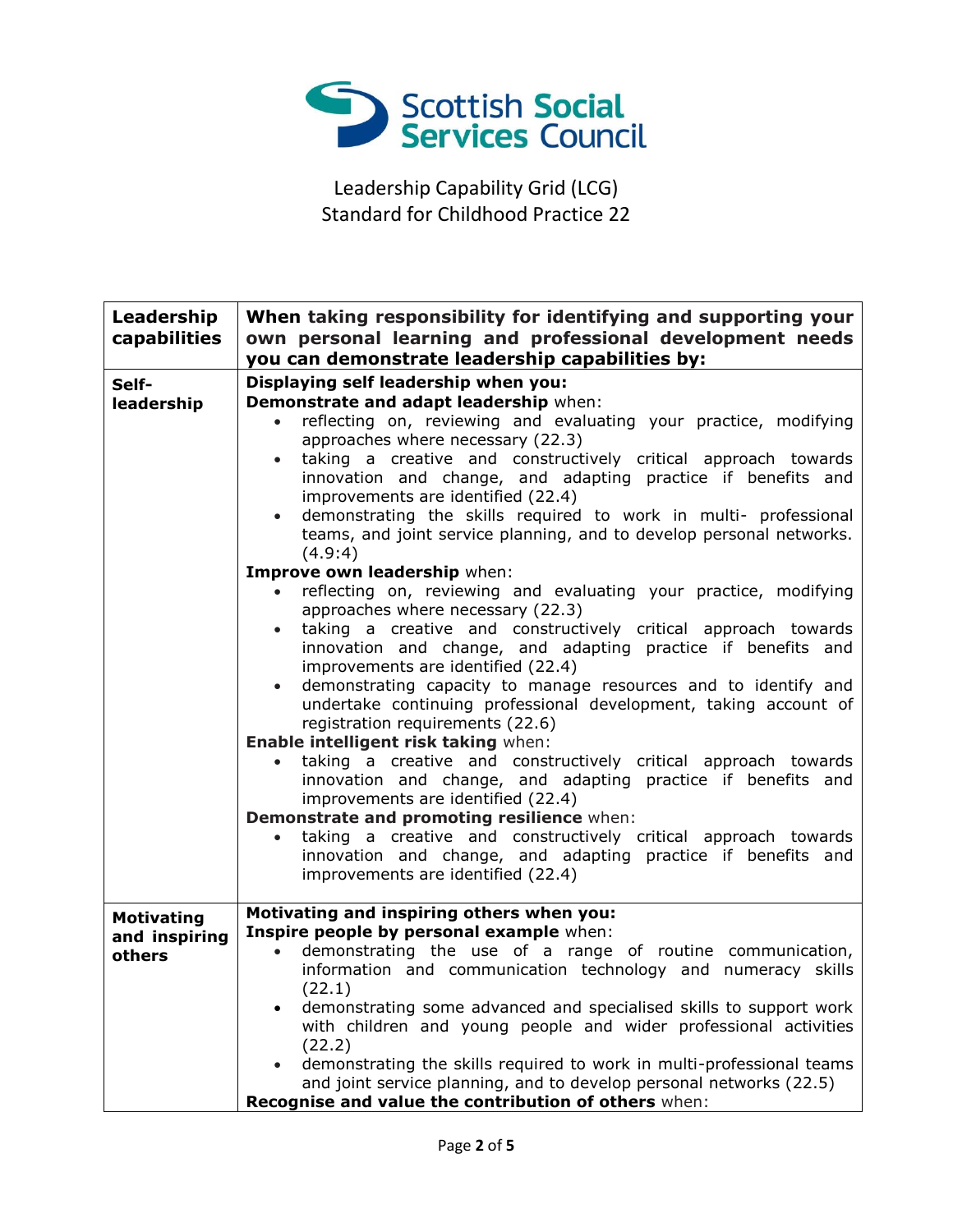

|                      | demonstrating the use of a range of routine communication,                                                                 |
|----------------------|----------------------------------------------------------------------------------------------------------------------------|
|                      | information and communication technology and numeracy skills                                                               |
|                      | (22.1)                                                                                                                     |
|                      | demonstrating some advanced and specialised skills to support work                                                         |
|                      | with children and young people and wider professional activities                                                           |
|                      |                                                                                                                            |
|                      | (22.2)                                                                                                                     |
|                      | demonstrating the skills required to work in multi-professional teams,                                                     |
|                      | and joint service planning, and to develop personal networks (22.5)                                                        |
|                      | Drive the creation of a learning and performance culture when:                                                             |
|                      | demonstrating the use of a range of routine communication,<br>$\bullet$                                                    |
|                      | information and communication technology and numeracy skills                                                               |
|                      | (22.1)                                                                                                                     |
|                      | demonstrating some advanced and specialised skills to support work<br>$\bullet$                                            |
|                      | with children and young people and wider professional activities                                                           |
|                      | (22.2)                                                                                                                     |
|                      | • reflecting on, reviewing and evaluating your practice, modifying                                                         |
|                      | approaches where necessary (22.3)                                                                                          |
|                      | taking a creative and constructively critical approach towards                                                             |
|                      | innovation and change, and adapting practice if benefits and                                                               |
|                      | improvements are identified (22.4)                                                                                         |
|                      |                                                                                                                            |
| <b>Empowering</b>    | <b>Empowering people when you:</b>                                                                                         |
|                      |                                                                                                                            |
|                      |                                                                                                                            |
| people               | Enable leadership at all levels when:                                                                                      |
|                      | demonstrating the use of a range of routine communication,<br>$\bullet$                                                    |
|                      | information and communication technology and numeracy skills                                                               |
|                      | (22.1)                                                                                                                     |
|                      | demonstrating some advanced and specialised skills to support work<br>$\bullet$                                            |
|                      | with children and young people and wider professional activities                                                           |
|                      | (22.2)                                                                                                                     |
|                      | demonstrating the skills required to work in multi-professional teams,                                                     |
|                      | and joint service planning, and to develop personal networks (22.5)                                                        |
|                      | Drive a knowledge management culture when:                                                                                 |
|                      | taking a creative and constructively critical approach towards                                                             |
|                      | innovation and change, and adapting practice if benefits and                                                               |
|                      | improvements are identified (22.4)                                                                                         |
|                      | Promote professional autonomy when:                                                                                        |
|                      | • demonstrating the skills required to work in multi-professional teams,                                                   |
|                      | and joint service planning, and to develop personal networks (22.5)                                                        |
|                      |                                                                                                                            |
| <b>Collaborating</b> | <b>Collaborating and influencing when you:</b>                                                                             |
| and                  | Lead partnership working when:                                                                                             |
| influencing          | demonstrating the use of a range of routine communication,<br>information and communication technology and numeracy skills |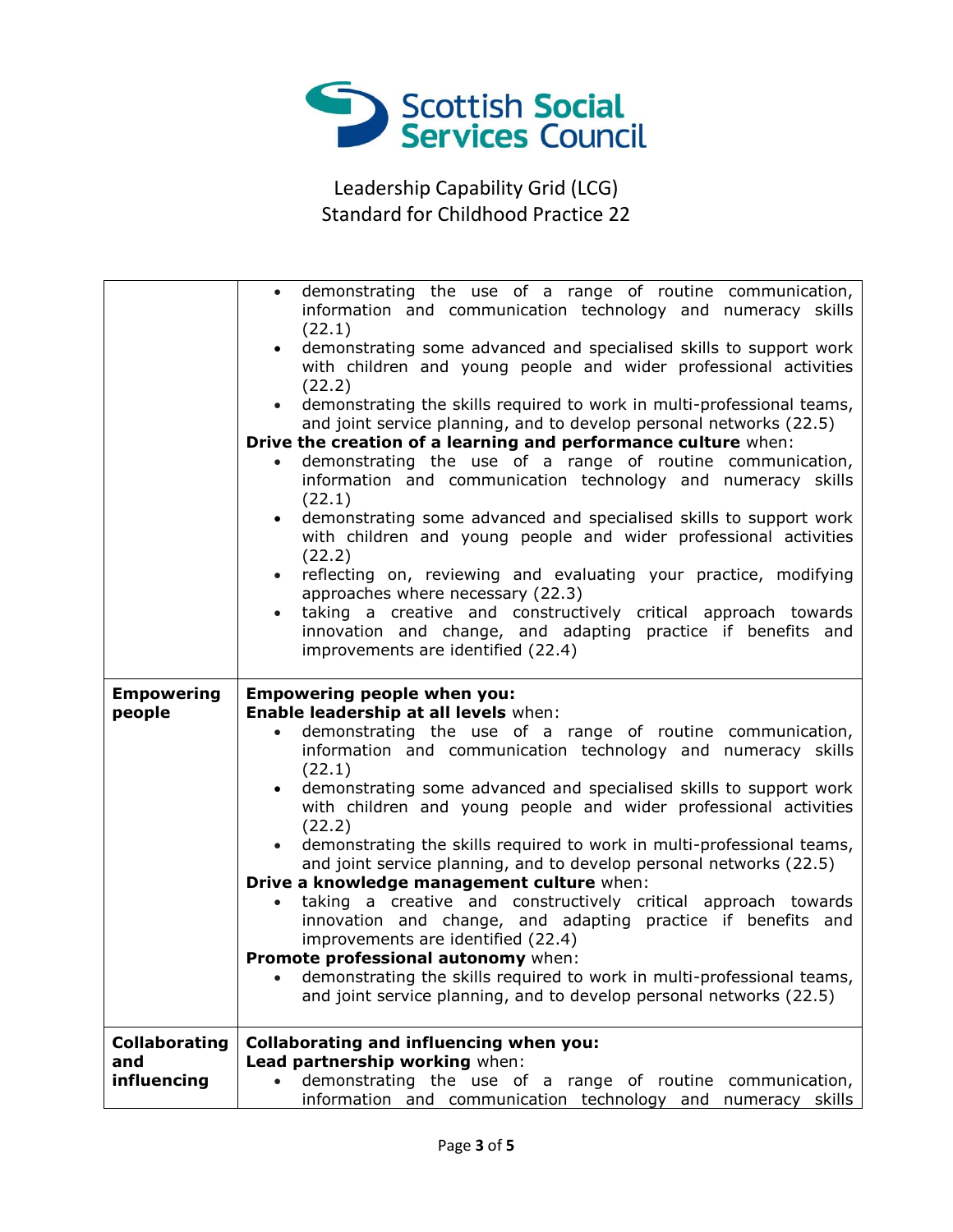

|                   | (22.1)<br>demonstrating some advanced and specialised skills to support work<br>$\bullet$<br>with children and young people and wider professional activities<br>(22.2)<br>demonstrating the skills required to work in multi-professional teams,<br>$\bullet$<br>and joint service planning, and to develop personal networks (22.5) |
|-------------------|---------------------------------------------------------------------------------------------------------------------------------------------------------------------------------------------------------------------------------------------------------------------------------------------------------------------------------------|
|                   | Influence people when:                                                                                                                                                                                                                                                                                                                |
|                   | demonstrating the use of a range of routine communication,<br>information and communication technology and numeracy skills<br>(22.1)                                                                                                                                                                                                  |
|                   | • demonstrating some advanced and specialised skills to support work<br>with children and young people and wider professional activities<br>(22.2)                                                                                                                                                                                    |
|                   | • demonstrating the skills required to work in multi-professional teams,<br>and joint service planning, and to develop personal networks (22.5)                                                                                                                                                                                       |
|                   | Understand and value the perspectives of others when:                                                                                                                                                                                                                                                                                 |
|                   | demonstrating the skills required to work in multi-professional teams,<br>and joint service planning, and to develop personal networks (22.5)                                                                                                                                                                                         |
| <b>Creativity</b> | Using creativity and innovation in your work when you:                                                                                                                                                                                                                                                                                |
| and               | See opportunities to do things differently when:                                                                                                                                                                                                                                                                                      |
|                   |                                                                                                                                                                                                                                                                                                                                       |
| innovation        | demonstrating the use of a range of routine communication,<br>information and communication technology and numeracy skills<br>(22.1)                                                                                                                                                                                                  |
|                   | demonstrating some advanced and specialised skills to support work<br>$\bullet$<br>with children and young people and wider professional activities<br>(22.2)                                                                                                                                                                         |
|                   | reflecting on, reviewing and evaluating your practice, modifying<br>$\bullet$<br>approaches where necessary (22.3)                                                                                                                                                                                                                    |
|                   | taking a creative and constructively critical approach towards<br>$\bullet$<br>innovation and change, and adapting practice if benefits and<br>improvements are identified (22.4)                                                                                                                                                     |
|                   | Promote creativity and innovation when:                                                                                                                                                                                                                                                                                               |
|                   | demonstrating the skills required to work in multi-professional teams,                                                                                                                                                                                                                                                                |
|                   | and joint service planning, and to develop personal networks (22.5)                                                                                                                                                                                                                                                                   |
|                   | taking a creative and constructively critical approach towards<br>innovation and change, and adapting practice if benefits and<br>improvements are identified (22.4)                                                                                                                                                                  |
|                   | Lead and managing change when:                                                                                                                                                                                                                                                                                                        |
|                   | taking a creative and constructively critical approach towards<br>innovation and change, and adapting practice if benefits and<br>improvements are identified (22.4)                                                                                                                                                                  |